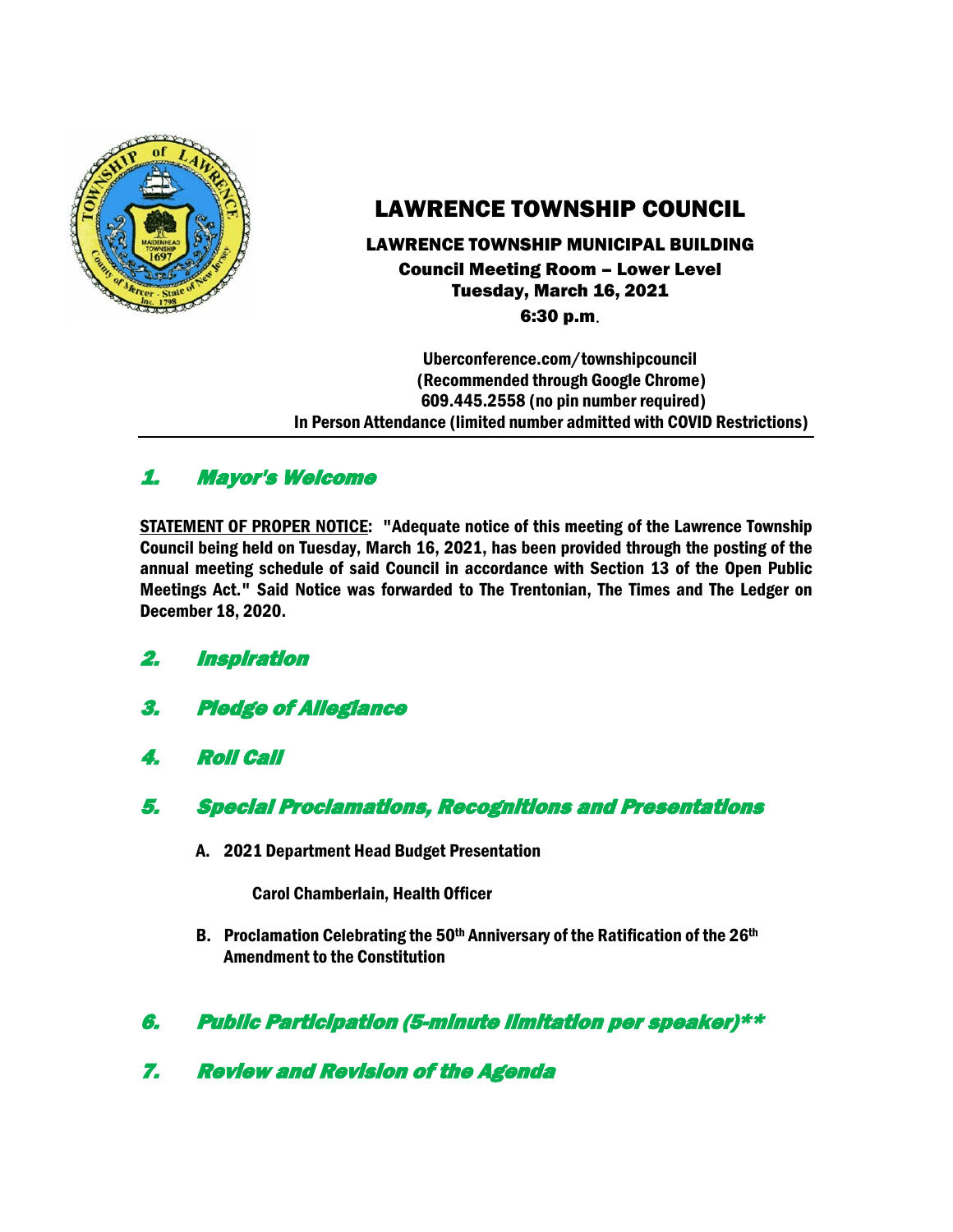# 8. Adoption of Minutes of Previous Meetings

- A. Closed Session February 9, 2021
- B. Closed Session February 16, 2021
- C. Regular Meeting February 9, 2021

### 9. Awarding and/or Rejecting of Bids\*

A. #120 Authorizing the Awarding of Bid #21-02 for Lawn Services

### 10. Introduction of Ordinances**\*\***

- A. Ordinance No. 2385-21 AN ORDINANCE TO VACATE, RELEASE AND EXTINGUISH ANY AND ALL DEDICATION OF PUBLIC RIGHTS IN OR TO A CERTAIN PORTION OF RIGHT OF WAY IN FRONT OF 20 TEXAS AVENUE AND AUTHORIZING THE SALE OF THE SAME IN THE TOWNSHIP OF LAWRENCE, COUNTY OF MERCER, STATE OF NEW **JERSEY**
- B. Ordinance No. 2386-21 ORDINANCE TO EXCEED THE MUNICIPAL BUDGET APPROPRIATION LIMITS AND TO ESTABLISH A CAP BACK FOR THE TOWNSHIP OF LAWRENCE, COUNTY OF MERCER

### 11. Adoption of Ordinances\*

### 12. Manager's Report

- A. #115 Authorizing the Open Space Tax Rate for 2021
- B. #116 Authorizing the Introduction of the Municipal Budget for 2021

# 13. Attorney's Report

- 14. Clerk's Report
- 15. Unfinished Business
- 16. New Business
- 17. Public Participation (3-minute limitation per speaker) \*\*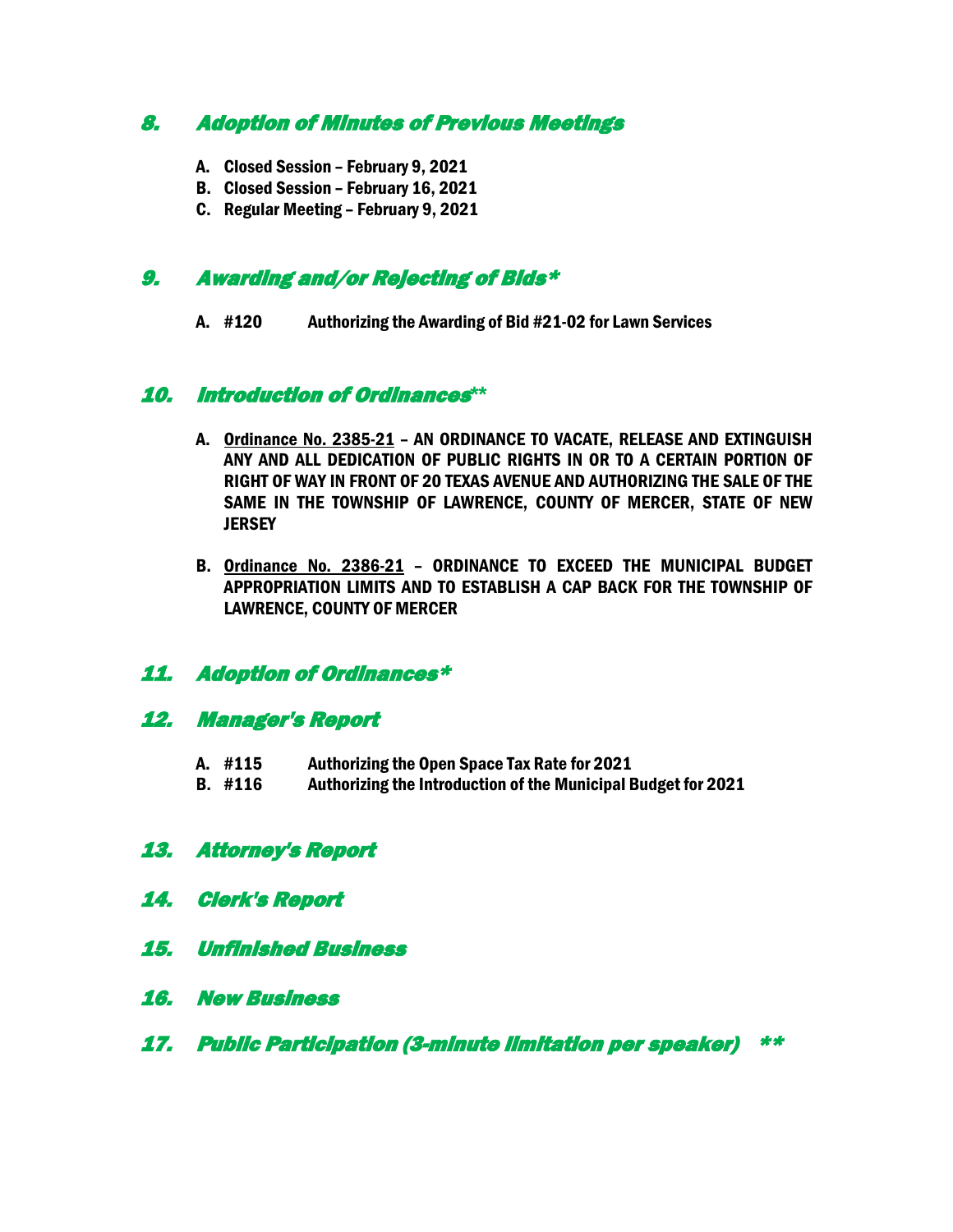## 18. Resolutions

#### A. Bond Acceptance

1) #110 Safety & Stability Guarantee Bonding for Amazon, SP-09/20

#### B. Bond Release

- 1) #111 Authorizing the Release of Performance Bond for the 2020 Road Improvement Program – Phase 1 (Maintenance Bond Received)
- C. Escrow Release
- D. Refunds
- E. Special Items of Revenue

#### F. Professional Services Agreements

- 1) #112 Authorizing a Conflict Planning Consultant for the Zoning Board<br>2) #121 Authorizing an Attornev for Civil Action Involving ELSA, the
- #121 Authorizing an Attorney for Civil Action Involving ELSA, the Township of Lawrence and the Township of Hopewell
- 3) #122 Authorizing Amending the Agreement for Veterans' Park Drainage

#### G. Grants

#### H. Miscellaneous

- 1) #113 Authorizing Amending the Contract for the Rehabilitation of 1126 Colts Circle
- 2) #114 Authorizing a Lien on Properties for the Abatement of Ordinance Violations
- 3) #117 Authorizing the Mayor to Sign Approval for Revenue and Refunding Bonds for Rider University
- 4) #118 Authorizing a Closed Session of Council Immediately Following the Regular Meeting to Discuss Items Dealing with Contractual Matters and Mt. Laurel Matters
- 5) #119 Authorizing an Amendment to the 2021 Temporary Budget
- 6) #123 Authorizing the Planning Board to Conduct a Preliminary Investigation as to Whether 40 Enterprise Avenue Should be Designated as a Non-Condemnation Area in Need of Redevelopment

# 19. Council Initiatives & Liaison Reports